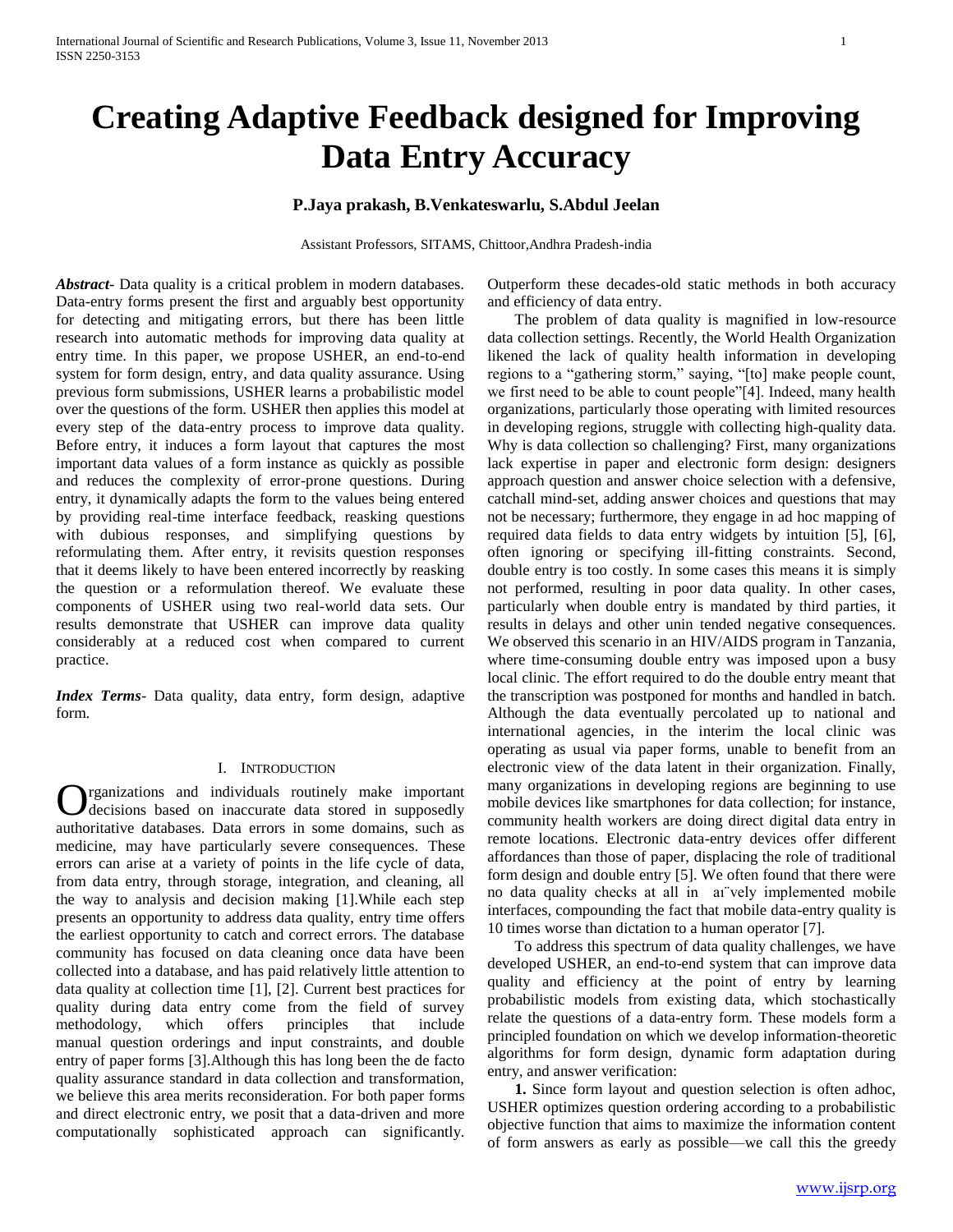information gain principle. Applied before entry, the model generates a static but entropy-optimal ordering, which focus on important questions first; during entry, it can be used to dynamically pick the next best question, based on answers so far—appropriate in scenarios where question ordering can be flexible between instances.

 **2.** Applying its probabilistic model during data entry, USHER can evaluate the conditional distribution of answers to a form question, and make it easier for likely answers to be entered—we call this the appropriate entry friction principle. For difficult-toanswer questions, such as those with many extraneous choices, USHER can opportunistically reformulate them to be easier and more congruous with the available information. In this way, USHER effectively allows for a principled, controlled trade-off between data quality and form filling effort and time.

 **3.** Finally, the stochastic model is consulted to predict which responses may be erroneous, so as to reask those questions in order to verify their correctness—we call this the contextualized error likelihood principle.We consider reasking questions both during the data-entry process (integrated reasking) and after data entry has been finished (post hoc reasking). In both cases, intelligent question reasking approximates the benefits of double entry at a fraction of the cost.

 In addition, we may extend USHER's appropriate entry friction approach to provide a framework for reasoning about feedback mechanisms for the data-entry user interface.During data entry, using the likelihood of unanswered fields given entered answers, and following the intuition that multivariate outliers are values warranting reexamination by the data-entry worker, USHER can guide the user with much more specific and context-aware feedback. In Section 9, we offer initial thoughts on design patterns for USHER-inspired dynamic data-entry interfaces.

The contributions of this paper are fourfold:

 **1**. We describe the design of USHER's core: probabilistic models for arbitrary data-entry forms.

 **2**. We describe USHER's application of these models to provide guidance along each step of the data-entry lifecycle: reordering questions for greedy information gain, reformulating answers for appropriate entry friction, and reasking questions according to contextualized error likelihood.

 **3.** We present experiments showing that USHER has the potential to improve data quality at reduced cost. We study two representative data sets: direct electronic entry of survey results about political opinion and transcription of paper-based patient intake forms from an HIV/AIDS clinic in Tanzania.

 **4**. Extending our ideas on form dynamics, we propose new user-interface principles for providing contextualized, intuitive feedback based on the likelihood of data as they are entered. This provides a foundation for incorporating data cleaning mechanisms directly in the entry process.

## II. RELATED WORK

 Our work builds upon several areas of related work. We provide an overview in this section.

**2.1. Data Cleaning**

In the database literature, data quality has typically been addressed under the rubric of data cleaning [1], [2]. Our work connects most directly to data cleaning via multivariate outlier detection; it is based in part on interface ideas first proposed by Hellerstein [8]. By the time such retrospective data cleaning is done, the physical source of the data is typically unavailable thus, errors often become too difficult or time-consuming to be rectified. USHER addresses this issue by applying statistical data quality insights at the time of data entry. Thus, it can catch errors when they are made and when ground-truth values may still be available for verification.

# **2.2. User Interfaces**

 Past research on improving data entry is mostly focused on adapting the data-entry interface for user efficiency improvements. Several such projects have used learning techniques to automatically fill or predict a top-k set of likely values [9], [10], [11], [12], [13], [14], [15]. For example, Ali and Meek [9] predicted values for combo-boxes in web forms and measured improvements in the speed of entry, Ecopod [15] generated type-ahead suggestions that were improved by geographic information, and Hermens and Schlimmer [10] automatically filled leave of absence forms using decision trees and measured predictive accuracy and time savings. In these approaches, learning techniques are used to predict form values based on past data, and each measures the time savings of particular data-entry mechanisms and/or the proportion of values their model was able to correctly predict. USHER's focus is on improving data quality, and its probabilistic formalism is based on learning relationships within the underlying data that guide the user toward correct entries. In addition to predicting question values, we develop and exploit probabilistic models of user error, and target a broader set of interface adaptations for improving data quality, including question reordering, reformulation, and reasking, and widget customizations that provide feedback to the user based on the likelihood of their entries. Some of the enhancements we make for data quality could also be applied to improve the speed of entry.

## **2.3. Clinical Trials**

 Data quality assurance is a prominent topic in the science of clinical trials, where the practice of double entry has been questioned and dissected, but nonetheless remains the gold standard [16], [17]. In particular, Kleinman takes a probabilistic approach toward choosing which forms to reenter based on the individual performance of data-entry staff [18]. This cross-form validation has the same goal as our approach of reducing the need for complete double entry, but does so at a much coarser level of granularity. It requires historical performance records for each data-entry worker, and does not offer dynamic reconfirmation of individual questions. In contrast, USHER's cross-question validation adapts to the actual data being entered in light of previous form submissions, and allows for a principled assessment of the trade-off between cost (of reconfirming more questions) versus quality (as predicted by the probabilistic model).

# **2.4. Survey Design**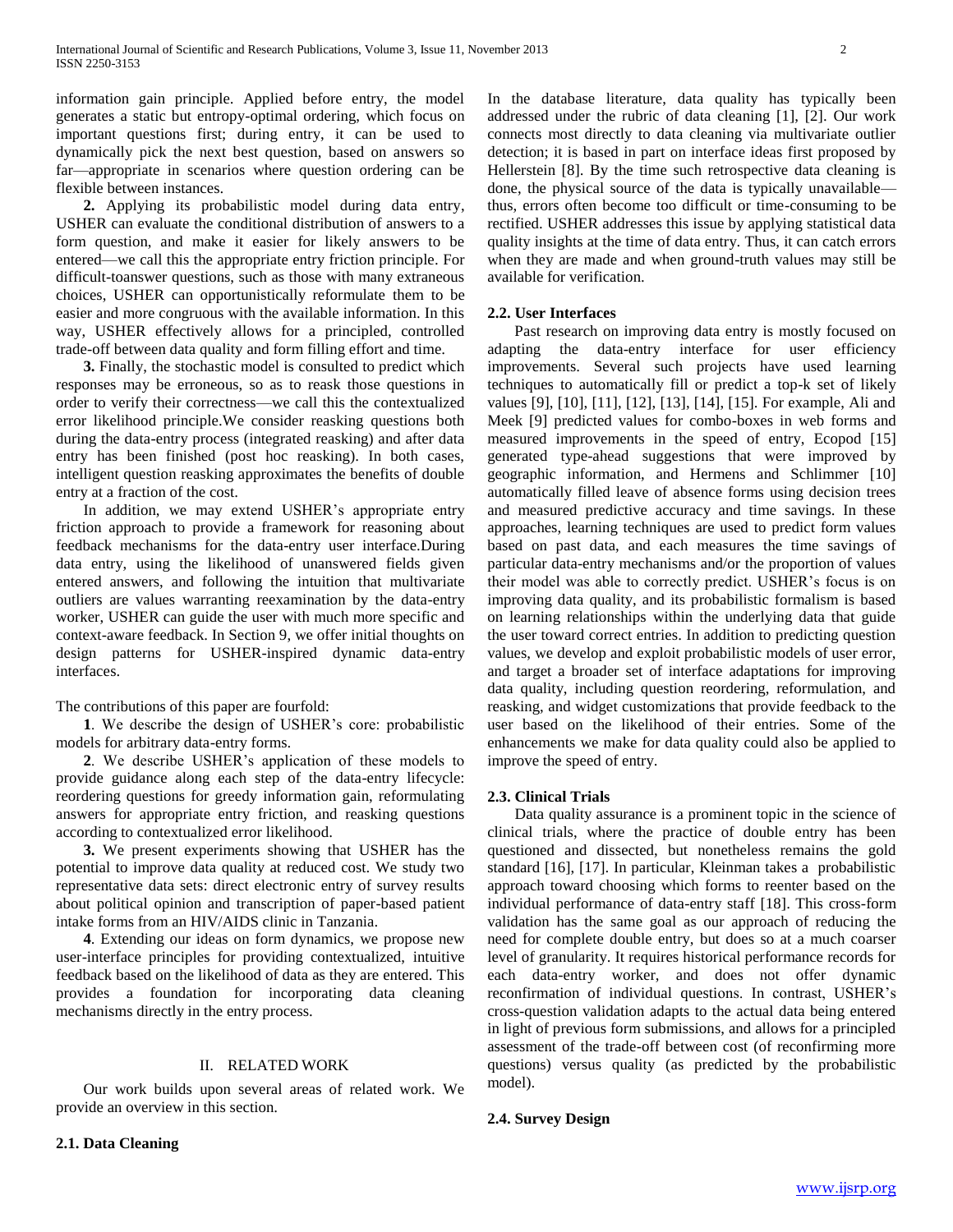The survey design literature includes extensive work on form design techniques that can improve data quality [3], [19]. This literature advocates the use of manually specified constraints on response values. These constraints may be univariate (e.g., a maximum value for an age question) or multivariate (e.g., disallowing gender to be male and pregnant to be yes). Some constraints may also be "soft" and only serve as warnings regarding unlikely combinations (e.g., age being 60 and pregnant being yes).

 The manual specification of such constraints requires a domain expert, which can be prohibitive in many scenarios. By relying on prior data, USHER learns many of these same constraints without requiring their explicit specification.When these constraints are violated during entry,USHER can then flag the relevant questions, or target them for reasking.

 However, USHER does not preclude the manual specification of constraints. This is critical, because previous research into the psychological phenomena of survey filling has yielded common constraints not inherently learnable from prior data [3]. This work provides heuristics such as "groups of topically related questions should often be placed together" and "questions about race should appear at the end of a survey." USHER complements these humanspecified constraints, accommodating them while leveraging any remaining flexibility to optimize question ordering in a data-driven manner.

# III. SYSTEM

 USHER builds a probabilistic model for an arbitrary dataentry form in two steps: first, by learning the relationships between form questions via structure learning, resulting in a Bayesian network; and second, by estimating the parameters of that Bayesian network, which then allows us to generate predictions and error probabilities for the form.

 After the model is built, USHER uses it to automatically order a form's questions for greedy information gain. Section 5 describes both static and dynamic algorithms that employ criteria based on the magnitude of statistical information gain that is expected in answering a question, given the answers that have been provided so far. This is a key idea in our approach. By front-loading predictive potential, we increase the models' capacity in several ways. First, from an information-theoretic perspective, we improve our ability to do multivariate prediction and outlier detection for subsequent questions. As we discuss in more detail in Sections 7 and 9, this predictive ability can be applied by reformulating error-prone form questions, parameterizing data-entry widgets (type-ahead suggestions and default values), assessing answers (outlier flags), and performing in-flight reasking (also known as cross validation in survey design parlance). Second, from a psychological perspective, frontloading information gain also addresses the human issues of user fatigue and limited attention span, which can result in increasing error rates over time and unanswered questions at the end of the form.

 Our approach is driven by the same intuition underlying the practice of curbstoning, which was related to us in discussion with survey design experts [6]. Curbstoning is a way in which an unscrupulous door-to-door surveyor shirks work: he or she asks an interviewee only a few important questions, and then uses

those responses to complete the remainder of a form while sitting on the curb outside the home. The constructive insight here is that a well-chosen subset of questions can often enable an experienced agent to intuitively predict the remaining answers. USHER's question ordering algorithms formalize this intuition via the principle of greedy information gain, and use them (scrupulously) to improve data entry.

 USHER's learning algorithm relies on training data. In practice, a data-entry backlog can serve as this training set. In the absence of sufficient training data, USHER can bootstrap itself on a "uniform prior," generating a form based on the assumption that all inputs are equally likely; this is no worse than standard practice. Subsequently, a training set can gradually be constructed by iteratively capturing data from designers and potential users in "learning runs." It is a common approach to first fit to the available data, and then evolve a model as new data become available. This process of semiautomated form design can help institutionalize new forms before they are deployed in production.

 USHER adapts to a form and data set by crafting a custom model. Of course, as in many learning systems, the model learned may not translate across contexts. We do not claim that each learned model would or should fully generalize to different environments. Instead, each contextspecific model is used to ensure data quality for a particular situation, where we expect relatively consistent patterns in input data characteristics. In the remainder of this section, we illustrate USHER's functionality with examples. Further details, particularly regarding the probabilistic model, follow in the ensuing sections.

# **3.1. Examples**

 We present two running examples. First, the patient comes from paper patient-registration forms transcribed by data-entry workers at an HIV/AIDS program in Tanzania.1 Second, the survey data set comes from a phone survey of





political opinion in the San Francisco Bay Area, entered by survey professionals directly into an electronic form.

 In each example, a form designer begins by creating a simple specification of form questions and their prompts,response data types, and constraints. The training data set is made up of prior form responses. Using the learning algorithms we present in Section 4, USHER builds a Bayesian network of probabilistic relationships from the data, as shown in Figs. 1 and 2. In this graph, an edge captures a close stochastic dependency between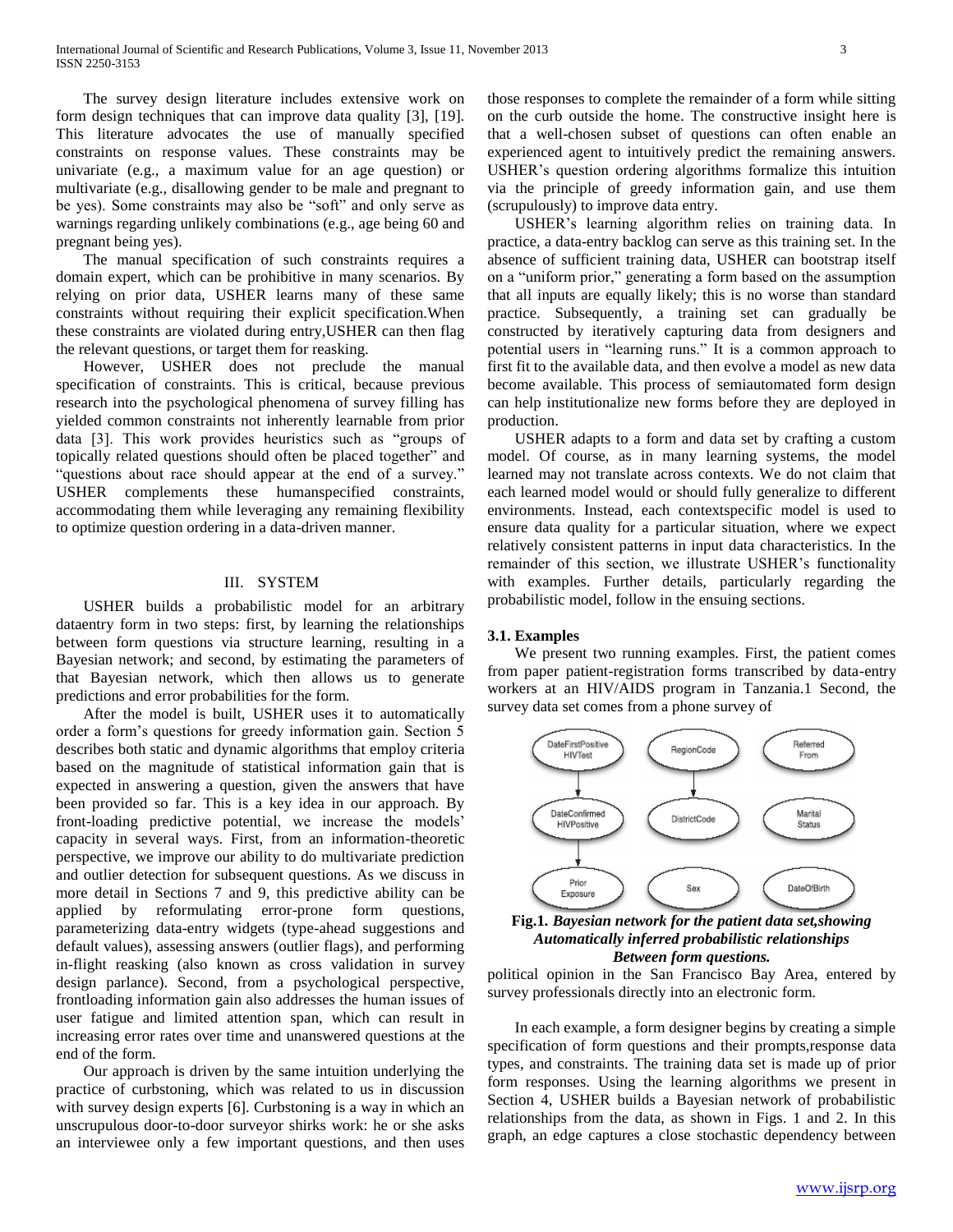two random variables (i.e.,form questions). Two questions with no path between them in the graph are probabilistically independent. Fig. 2 illustrates a denser graph, demonstrating that political survey responses tend to be highly correlated. Note that a standard joint distribution would show correlations among all pairs of questions; the sparsity of these examples reflects conditional independence patterns learned from the data.Encoding independence in a Bayesian network is a standard method in machine learning that clarifies the underlying structure, mitigates data overfitting, and improves the efficiency of probabilistic inference.

 The learned structure is subject to manual control: a designer can override any learned correlations that are believed to be spurious or that make the form more difficult to administer.





Fig.2. *Bayesian network for the survey data set.*

static ordering shown in Fig. 3. We can see in Fig. 3 that the structure learner predicted RegionCode to be correlated with DistrictCode. Our data set is collected mostly from clinics in a single region of Tanzania, so RegionCode provides little information. It is not surprising then, thatUSHER's suggested ordering has DistrictCode early and RegionCode last—once we observe DistrictCode, RegionCode has very little additional expected conditional information gain. When it is time to input the RegionCode, if the user selects an incorrect value, the model can be more certain that it is unlikely. If the user stops early and does not fill in RegionCode, the model can infer the likely value with higher confidence. In general, static question orderings are appropriate as an offline process for paper forms where there is latitude for (re)ordering questions, within designer-specified constraints.

 During data entry, USHER uses the probabilistic machinery to drive dynamic updates to the form structure. One type of update is the dynamic selection of the best next question to ask among questions yet to be answered. This can be appropriate in several situations, including surveys that do not expect users to finish all questions, or direct-entry interfaces (e.g., mobile phones) where one question is asked at a time. We note that it is still important to respect the form designer's a priori specified question-grouping and –ordering constraints when a form is dynamically updated.

 USHER is also used during data entry to provide dynamic feedback, by calculating the conditional distribution for the question in focus and using it to influence the way the question is presented. We tackle this via two techniques: question reformulation and widget decoration. For the former, we could, for example, choose to reformulate the question about RegionCode into a binary yes/no



Fig. 3. *Example question layout generated by our ordering algorithm. The arrows reflect the probabilistic dependencies from Fig. 1.*

question based on the answer to DistrictCode, since DistrictCode is such a strong predictor of RegionCode. As we discuss in Section 7, the reduced selection space for responses in turn reduces the chances of a data-entry worker selecting an incorrect response. For the latter, possibilities include using a "split" dropdown menu for RegionCode that features the most likely answers "above the line," and after entry, coloring the chosen answer red if it is a conditional outlier. We discuss in Section 9 the design space and potential impact of data-entry feedback that is more specific and context-aware.

 As a form is being filled, USHER calculates contextualized error probabilities for each question. These values are used for reasking questions in two ways: during primary form entry and for reconfirming answers after an initial pass. For each form question, USHER predicts how likely the response provided is erroneous, by examining whether it is likely to be a multivariate outlier, i.e., that it is unlikely with respect to the responses for other fields. In other words, an error probability is conditioned on all answered values provided by the data-entry worker so far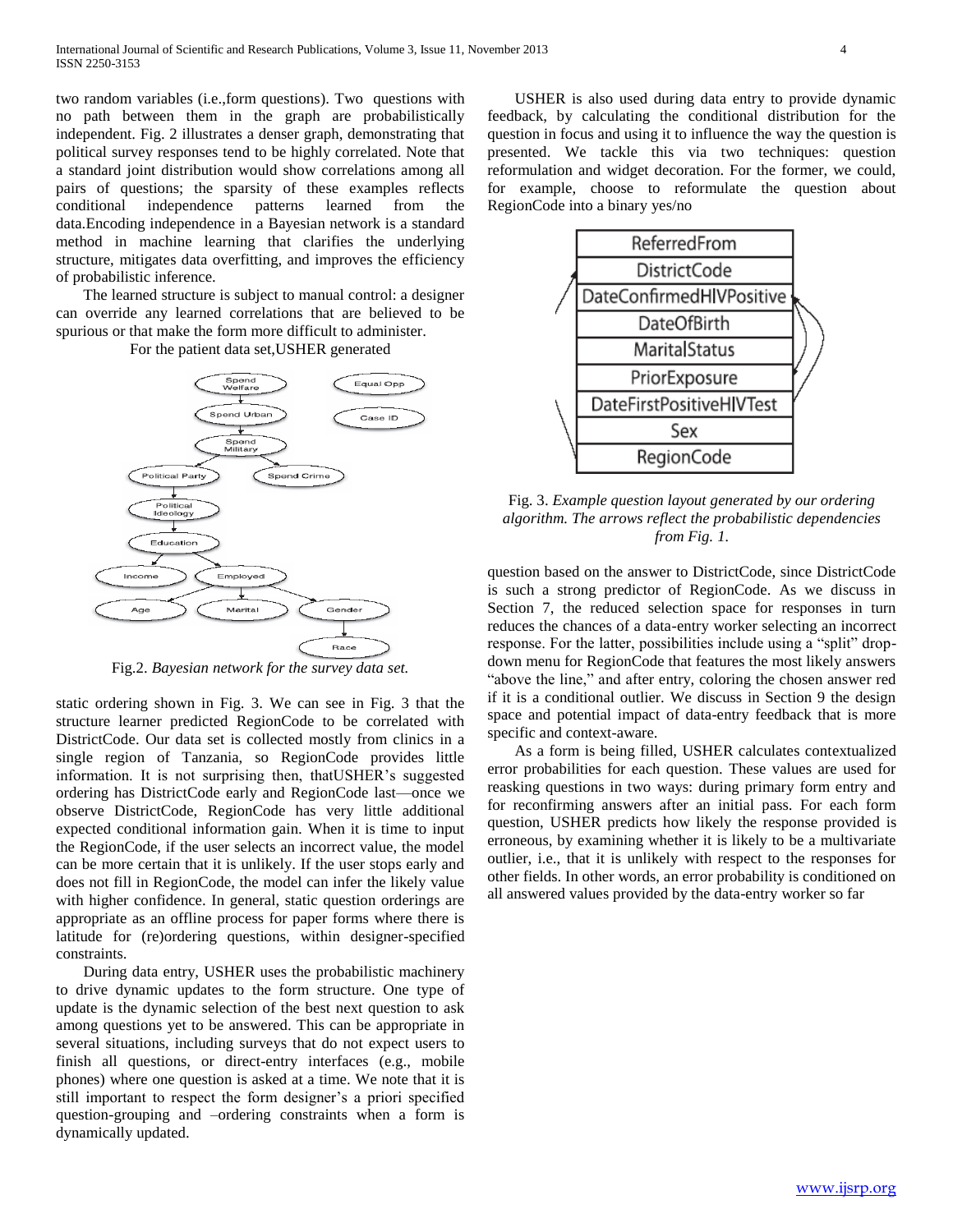# **3.2.Implementation**



 We have implemented USHER as a web application (Fig. 4). The UI loads a simple form specification file containing form question details and the location of the training data set. Form question details include question name, prompt, data type,widget type, and constraints. The server instantiates a model for each form. The system passes information about question responses to the model as they are filled in; in exchange, the model returns redictions and error probabilities.Models are created from the form specification, the training data set, and a graph of learned structural relationships.We perform structure learning offline with BANJO [20], an open source Java package for structure learning of Bayesian networks. Our graphical model is implemented in two variants: the first model used for ordering is based on a modified version of JavaBayes [21], an open source Java software for ayesian inference. Because JavaBayes only supports discrete probability variables, we implemented the error prediction version of our model using Infer.NET [22], a Microsoft .NET Framework toolkit for Bayesian inference.

# IV. LEARNING A MODEL FOR DATA ENTRY

 The core of the USHER system is its probabilistic model of the data, represented as a Bayesian network over form questions. This network captures relationships between a form's question elements in a stochastic manner. In particular, given input values for some subset of the questions of a particular form instance, the model can infer probability distributions over values of that instance's remaining unanswered questions. In this section, we show how standard machine learning techniques can be used to induce this model from previous form entries.

We will use  $F = \{F1, \ldots; Fn\}$  to denote a set of random variables representing the values of n questions comprising a data-entry form. We assume that each question response takes on a finite set of discrete values; continuous values are discretized by dividing the data range into intervals and assigning each interval one value.2 To learn the probabilistic model, we assume access to prior entries for the same form.

 USHER first builds a Bayesian network over the form questions, which will allow it to compute probability distributions over arbitrary subsets G \_ F of form question random variables, given already entered question responses  $G =$ g' for that instance, i.e.,  $P(G|G = g')$ . Constructing this network requires two steps: first, the induction of the graph structure of the network, which encodes the conditional independencies between the question random variables F; and second, the estimation of the resulting network's parameters.

 The naive approach to structure selection would be to assume complete dependence of each question on every other question. However, this would blow up the number of free parameters in our model, leading to both poor generalization performance of our predictions and prohibitively slow model queries. Instead, we learn the structure using the prior form submissions in the database. USHER searches through the space of possible structures using simulated annealing, and chooses the best structure according to the Bayesian Dirichlet Equivalence criterion [23]. This criterion optimizes for a trade-off between model expressiveness (using a richer dependency structure) and model parsimony (using a smaller number of parameters), thus identifying only the prominent, recurring probabilistic dependencies.Fig. 1 and 2 show automatically learned structures For two data domains.

#### V. DISCUSSION AND FUTURE WORK

 In this paper, we have shown that a probabilistic approach can be used to design intelligent data-entry forms that promote high data quality. USHER leverages data-driven insights to automate multiple steps in the data-entry pipeline. Before entry, we find an ordering of form fields that promotes rapid information capture, driven by a greedy information gain principle, and can statically reformulate questions to promote more accurate responses. During entry, we dynamically adapt the form based on entered values, facilitating reasking, reformulation, and real-time interface feedback in the sprit of providing appropriate entry friction. After entry, we automatically identify possibly erroneous inputs, guided by contextualized error likelihoods, and reask those questions, possibly reformulated, to verify their correctness. Our simulated empirical evaluations demonstrate the data quality benefits of each of these components: question ordering, reformulation and reasking.The USHER system we have presented is a cohesive synthesis of several disparate approaches to improving data quality for data entry. The three major components of the system—ordering, reasking, and reformulation—can all be applied under various guises before, during, and after data entry. This suggests a principled road map for future research in data entry. For example, one combination we have not explored here is reasking before entry. At first glance this may appear strange, but in fact that is essentially the role that cross-validation questions in paper forms serve, as preemptive reformulated reasked questions. Translating such static cross-validation questions to dynamic forms is a potential direction of future work. Another major piece of future work alluded to in Section 9 is to study how our probabilistic model can inform effective adaptations of the user interface during data entry. We intend to answer this problem in greater depth through user studies and field deployments of our system. We can also extend this work by enriching the underlying probabilistic formalism. Our current